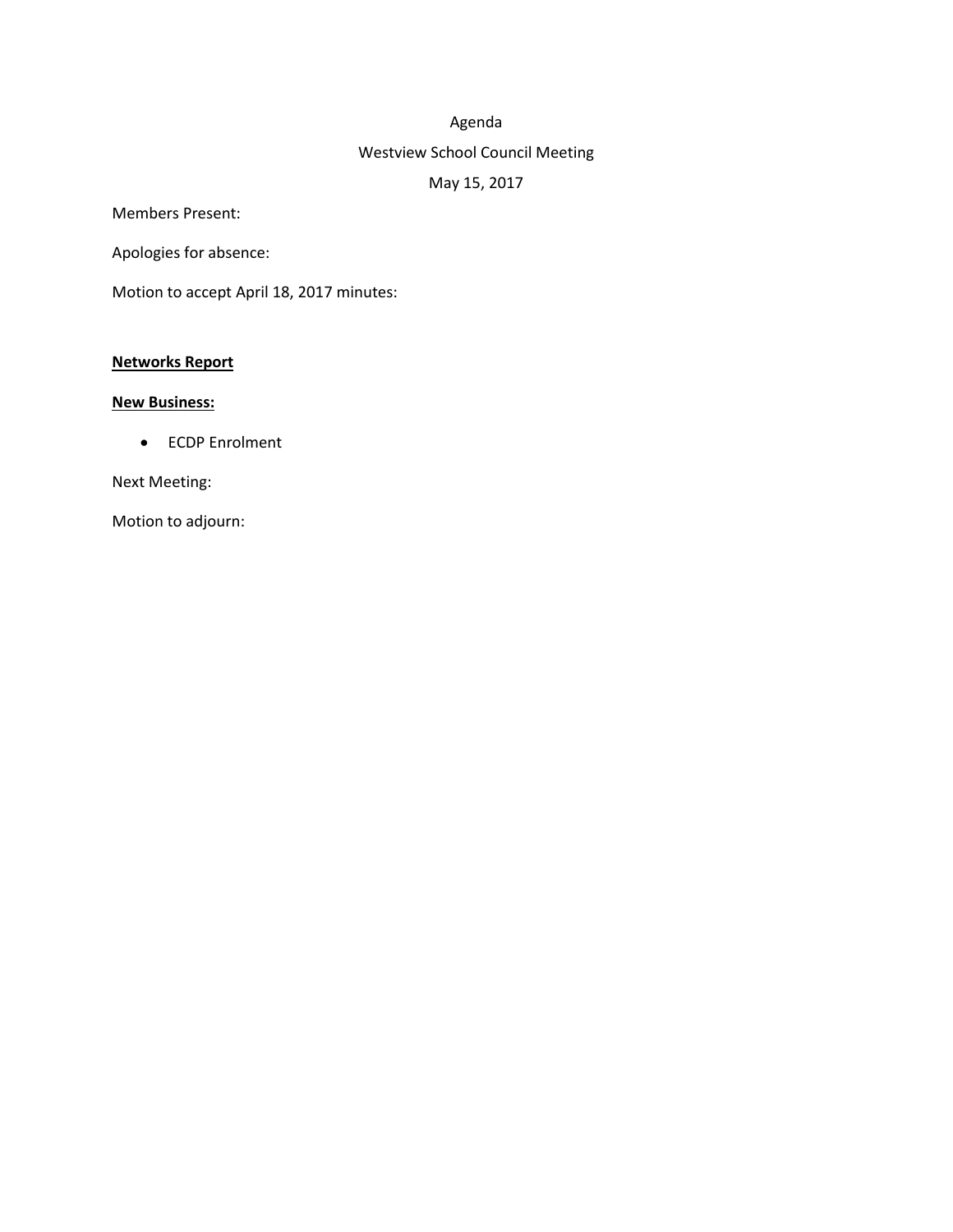# Agenda Westview School Parents Association Meeting May 15<sup>th</sup>, 2017

#### **Motion to accept April 18, 2017 minutes:**

### **Treasurers Report**

Playground: \$ Casino: \$ Regular: \$

#### **Requests for Funding**

Requestor: Mrs. Philpott

• Bussing for Grade 1K to go to Dunvegan Gardens on June  $7<sup>th</sup>$ .  $\circ$  \$200.00

Motion: Second:

#### Requestor: Mrs. Foss

- Bussing for Grade 4, 5 & 6 to go to MacIsland for year end swimming on June 28<sup>th</sup>.
- Swimming at MacIsland \$2/kid
	- $\circ$  Bussing = \$450
	- $\circ$  Swimming = \$166
	- $\circ$  Total = \$616

Motion: Second:

Requestor: Mrs. Philpott

- **•** Bussing for Grade 1K to go to Heritage Park on May 31st.
	- o \$150.00

Motion: Second:

Requestor: Mrs. Sudom & Carla Roe

- Tower Garden
	- $\circ$  Growing our own plants (vegetables, herbs, fruits and flowers), and eating the greens when they are done .
	- o Teaching the students how to grow things (science)

Cost: 617.04 tower garden growing system

- 270.00 grow lights
- 72.00 support cage
- 84.00 garden dolly
- 70.00 shipping
- 1113.04

55.65 GST

**\$ 1168.69 TOTAL (estimate)**